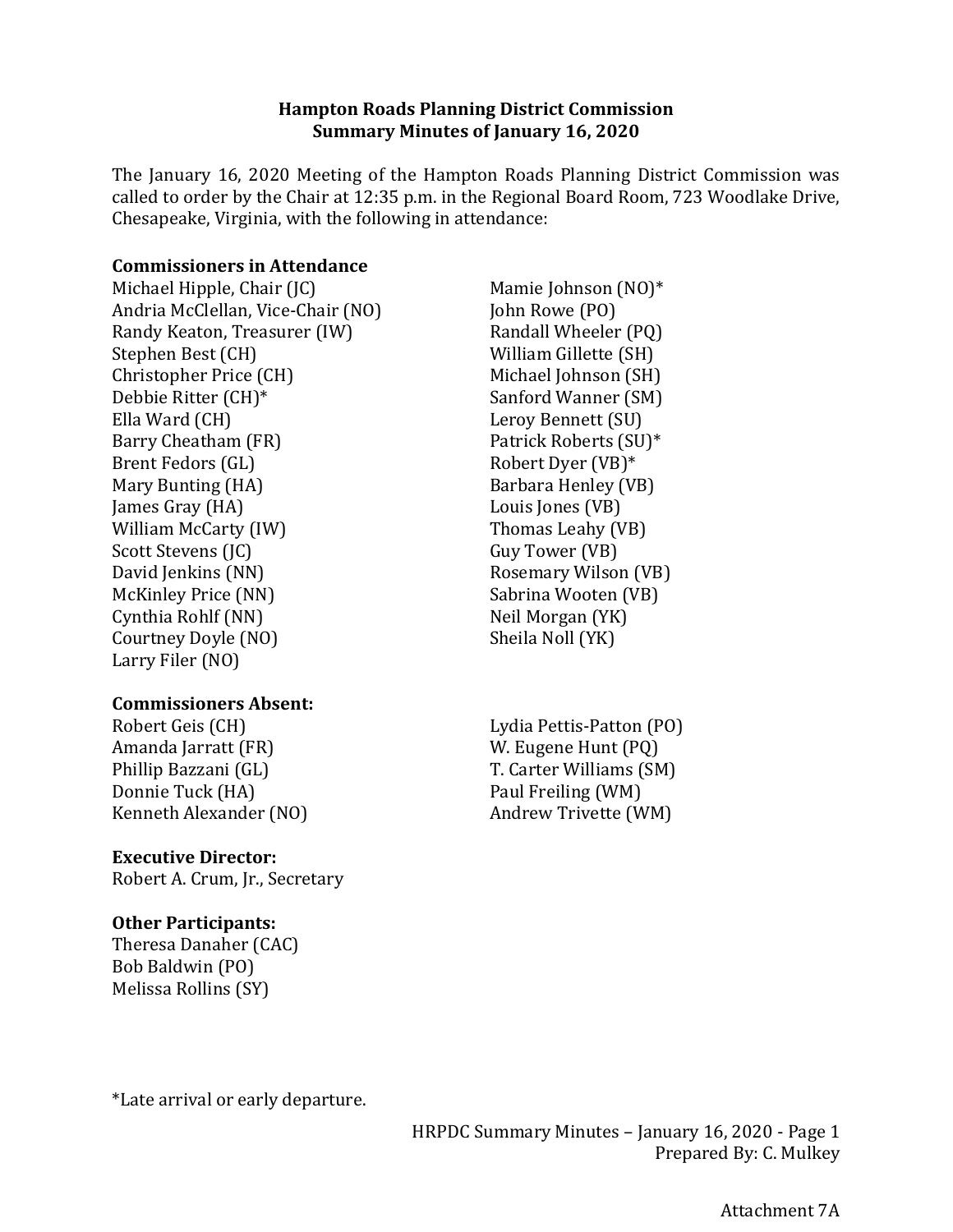### **Others Recorded Attending:**

Brian DeProfio (HA), Angela Hopkins (NN), Jessica Dennis (NO), Gina Harris (PO), Robert Elliott, Jr. (SY), Jennifer Palestrant (Department of Mines, Minerals, and Energy), Doug Smith and Steve Harrison (Hampton Roads Economic Development Alliance), Trevor Metcalfe (Inside Business), Robert Bowen (Norfolk Airport Authority), Jim Spore (Reinvent Hampton Roads), Caleb Smith (US Representative Elaine Luria's Office), Diane Kaufman (US Senator Tim Kaine's Office), Drew Lumpkin (US Senator Mark Warner's Office), Dianna Howard (Virginia Beach Tea Party); Citizens: Mark Geduldig-Yatrofsky; Staff: Keith Cannady, Kelli Arledge, Shernita Bethea, Rob Case, Rob Cofield, Katie Cullipher, Rebekah Eastep, KC Filippino, Ashley Gordon, Logan Grimm, Greg Grootendorst, Whitney Katchmark, Sara Kidd, Mike Kimbrel, Katie Krueger, Sharon Lawrence, Ben McFarlane, Cynthia Mulkey, John Sadler, Matt Smith, Danielle Spach, Jill Sunderland, Joe Turner, Sheila Wilson

Chair Michael Hipple introduced and welcomed Commissioner Sanford Wanner representing Smithfield, Commissioner William Gillette representing Southampton County, and Acting County Administrator Melissa Rollins representing Surry County.

## **Approval/Modification of Agenda**

Chair Hipple referenced Handout 2, in which staff recommended that the HRPDC take action to modify the January 16, 2020 Commission Agenda to add HRPDC Contract with Old Dominion University Research Foundation as Consent Agenda Item 6.h.

**Motion:** Commissioner Andria McClellan Moved to modify the agenda to add Consent Item 6.h. as proposed in Handout 2; seconded by Commissioner Ella Ward. The Motion Carried.

Chair Hipple asked for additional modifications or additions to the agenda. Hearing none, he asked for a motion of approval.

**Motion:** Commissioner William McCarty Moved to approve the agenda as modified; seconded by Commissioner McKinley Price. The Motion Carried.

### **Submitted Public Comments**

Chair Hipple noted there were no Submitted Public Comments and continued to the Public Comment period.

#### **Public Comment**

Executive Director Robert Crum indicated there were no Public Comments, and Chair Hipple asked to proceed to the Executive Director's Report.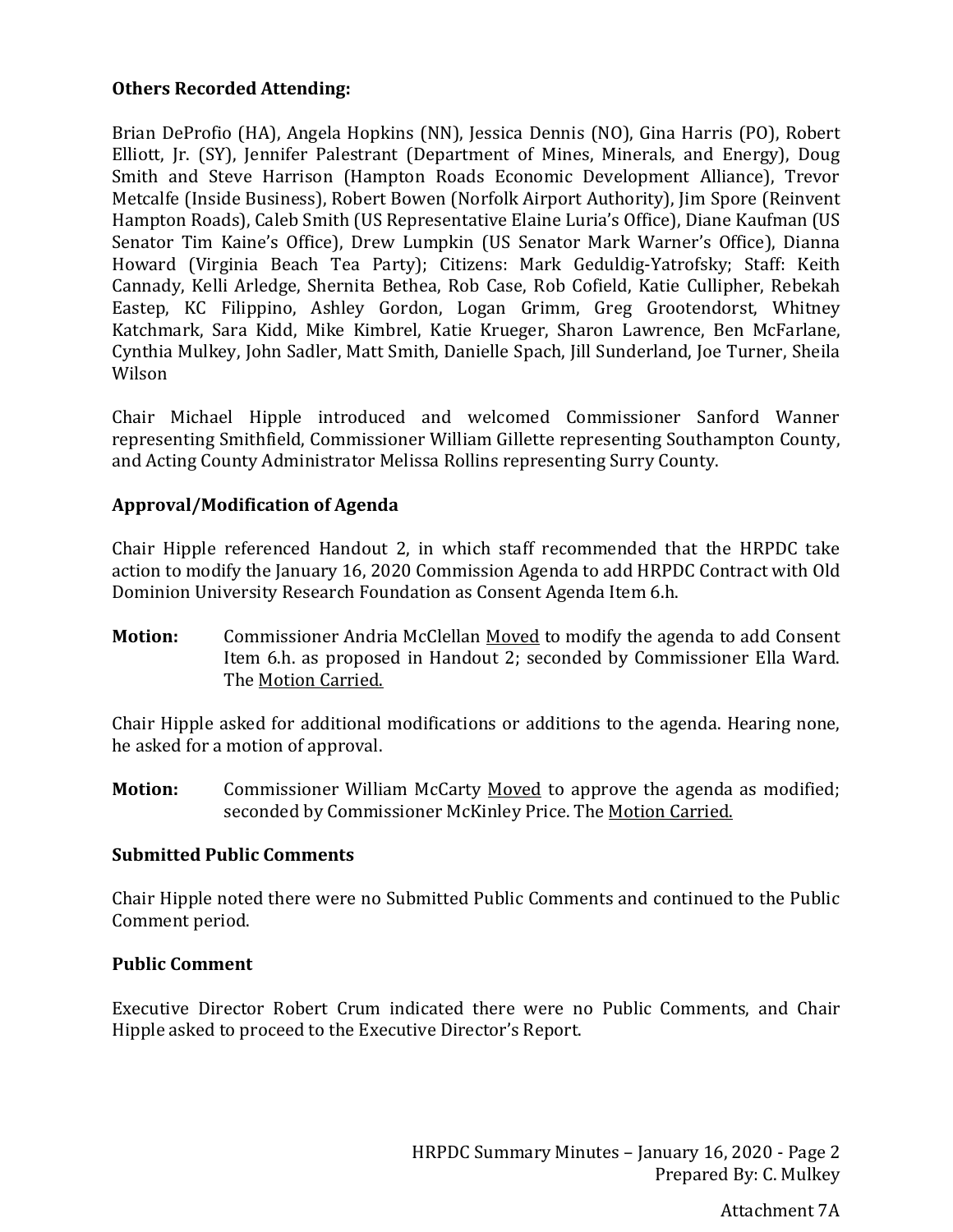## **Executive Director's Report**

Mr. Robert Crum, HRPDC/HRTPO Executive Director, referenced his enclosed monthly report. He noted that the General Assembly session is underway and referenced a handout entitled *Hampton Roads Regional Legislative Priorities*. Mr. Crum reported that on January 9, 2020 he was provided the opportunity to address the Hampton Roads Caucus with a high-level overview of the regional priorities adopted by the HRPDC and the HRTPO.

Mr. Crum also reported that he and Mr. Matt Smith, HRPDC Senior Regional Planner, have been invited to Richmond on January 23, 2020 to address the Hampton Roads Caucus regarding opportunities related to offshore wind. Vice-Chair Andria McClellan will also attend and join in representing the Commission in promoting regional legislative priorities before General Assembly members.

Mr. Crum referenced a handout summarizing HRPDC-related bills that have been submitted through the General Assembly session thus far. Of the approximately 4,600 total bills filed, HRPDC staff tracks bills and budget amendments related to the Commission's legislative priority categories. Mr. Crum stated that staff will distribute the summary updates electronically going forward.

Mr. Crum recognized Isle of Wight County for directing attention to unmaintained culvert outfalls along roadways in rural Virginia localities.

Commissioner William McCarty reported that this statewide problem is particularly notable in Isle of Wight County as residents' personal property is now eroding due to the dilapidated outfalls. Isle of Wight County representatives have presented to the Virginia Association of Counties (VACo), and VACo plans to lobby the legislature to address this issue throughout the Commonwealth with a combined DEQ and VDOT study.

In conclusion of his report, Mr. Crum suggested adding outfall maintenance as an item on a future agenda for discussion.

### **Approval of Consent Items**

The following items were on the Consent Agenda for approval:

- a. Meeting Minutes November 21, 2019 Commission Meeting
- b. Transcribed Public Comments November 21, 2019 Commission Meeting
- c. Treasurer's Report October 2019
- d. Treasurer's Report November 2019
- e. Fiscal Year 2020 Budget Amendment
- f. 2020 Regional Meetings Schedule
- g. Community Advisory Committee (CAC) Appointment
- h. HRPDC Contract with Old Dominion University Research Foundation

Chair Hipple referenced the consent agenda items and called for a motion.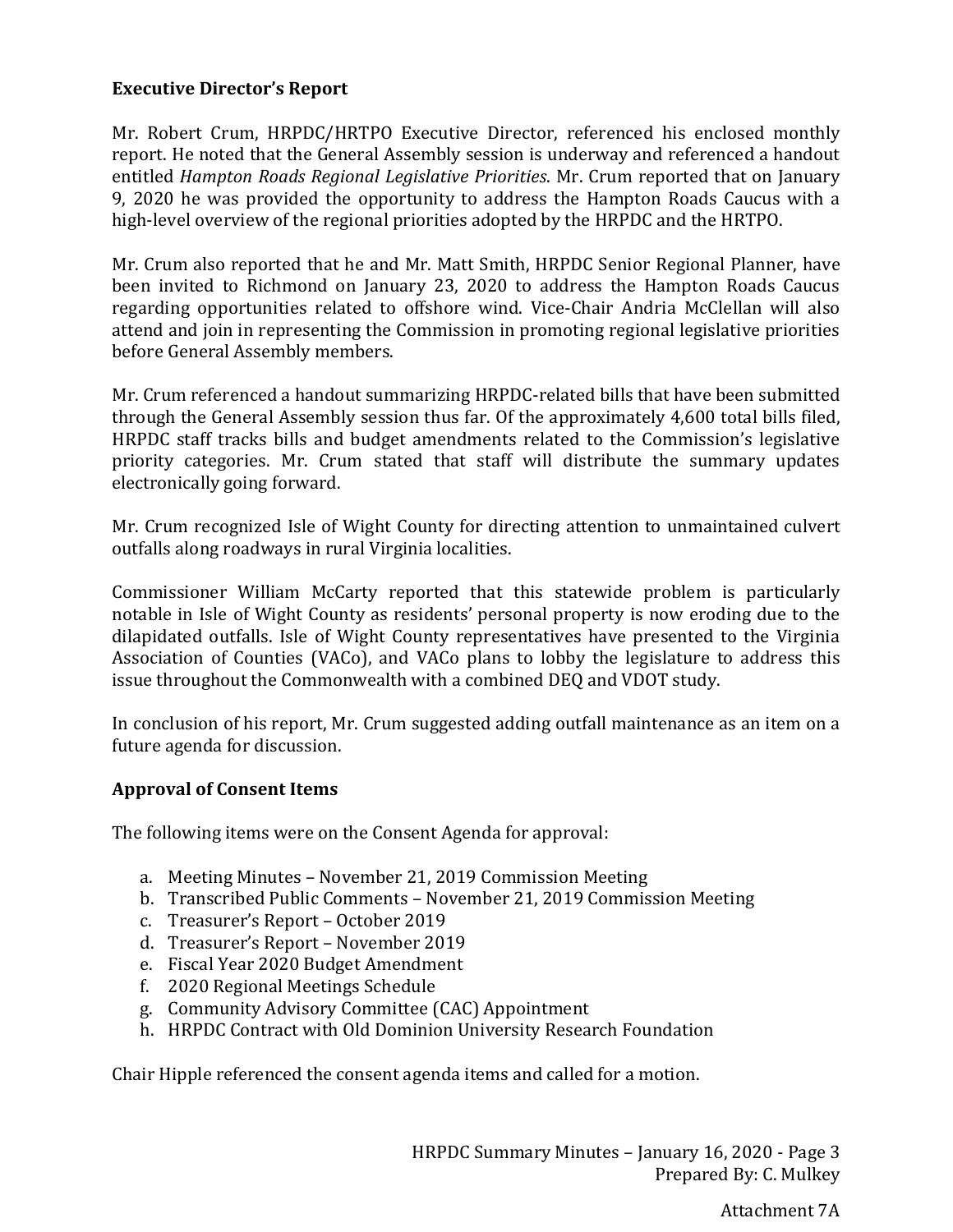#### **Motion:** Commissioner Sheila Noll Moved to approve the Consent Agenda; seconded by Commissioner Ella Ward. The Motion Carried.

*\*Commissioner Mamie Johnson arrived*

### **Hampton Roads 2020 Economic Forecast**

Mr. Crum introduced Mr. Greg Grootendorst, HRPDC Chief Economist, to brief the Commission on the current economic landscape and the Hampton Roads 2020 Economic Forecast.

Mr. Grootendorst began his presentation by providing a review of national and local trends. Nationally, gross domestic product increased 21 percent from the pre-recession high in 2007; however, while the nation has experienced gross domestic product growth in recent years, the United States has not experienced a long-term average growth rate in the gross domestic product since 2005. Payroll employment numbers have been consistently growing at an annualized rate of 1.7 percent since the 2009 recession, but there has been some decline in the year-over-year trend. The unemployment rate has declined to full employment levels and leveled out around 3.5 percent. The S&P 500 Stock Market Index continually fluctuates by nature but has experienced consistent growth up to 112 percent from the pre-recession high and 348 percent from the recession low. Overall, 2019 was a good year for the United States.

While the national economy has consistently improved since the Great Recession, the local economy has been struggling. The Hampton Roads region not only entered the recession before the Commonwealth and the United States, but it also recovered at a slower rate. The United States and the Commonwealth reached pre-recession employment levels within six years, but the region struggled for four additional years.

Regionally, gross domestic product growth has been less than one percent over the course of ten years and compares poorly to other metropolitan regions with 1 to 4 million residents. Local civilian employment growth, which has not been consistent, declined over the past year. Hampton Roads ranks 37th of 39 in terms of growth in gross product, 35th in income, and 36th in employment over the past decade. Hampton Roads' employment growth has not been consistent across industries either. Over the past decade, the Local Government, Wholesale Trade, Information, and State Government industries have not rebounded, but Healthcare & Social and Leisure & Hospitality are showing tremendous growth. Over the past year specifically, Construction has rebounded with significant gains and Leisure & Hospitality continues to grow, but Administrative & Support, Local Government, and Retail Trade positions declined.

The number of unemployed people in Hampton Roads dropped 61 percent, down to our current unemployment rate of 2.93 percent. The region is at its lowest rate since early 2001; whereas, the nation is at a 50-year low. However, unemployment rates are indicative of the labor force, which is comprised of the unemployed plus the employed. Hampton Roads' labor force experienced consistent growth from 2000 to 2010, then contracted, and recently began growing again. However, the upward trend is not anticipated to be long-

Attachment 7A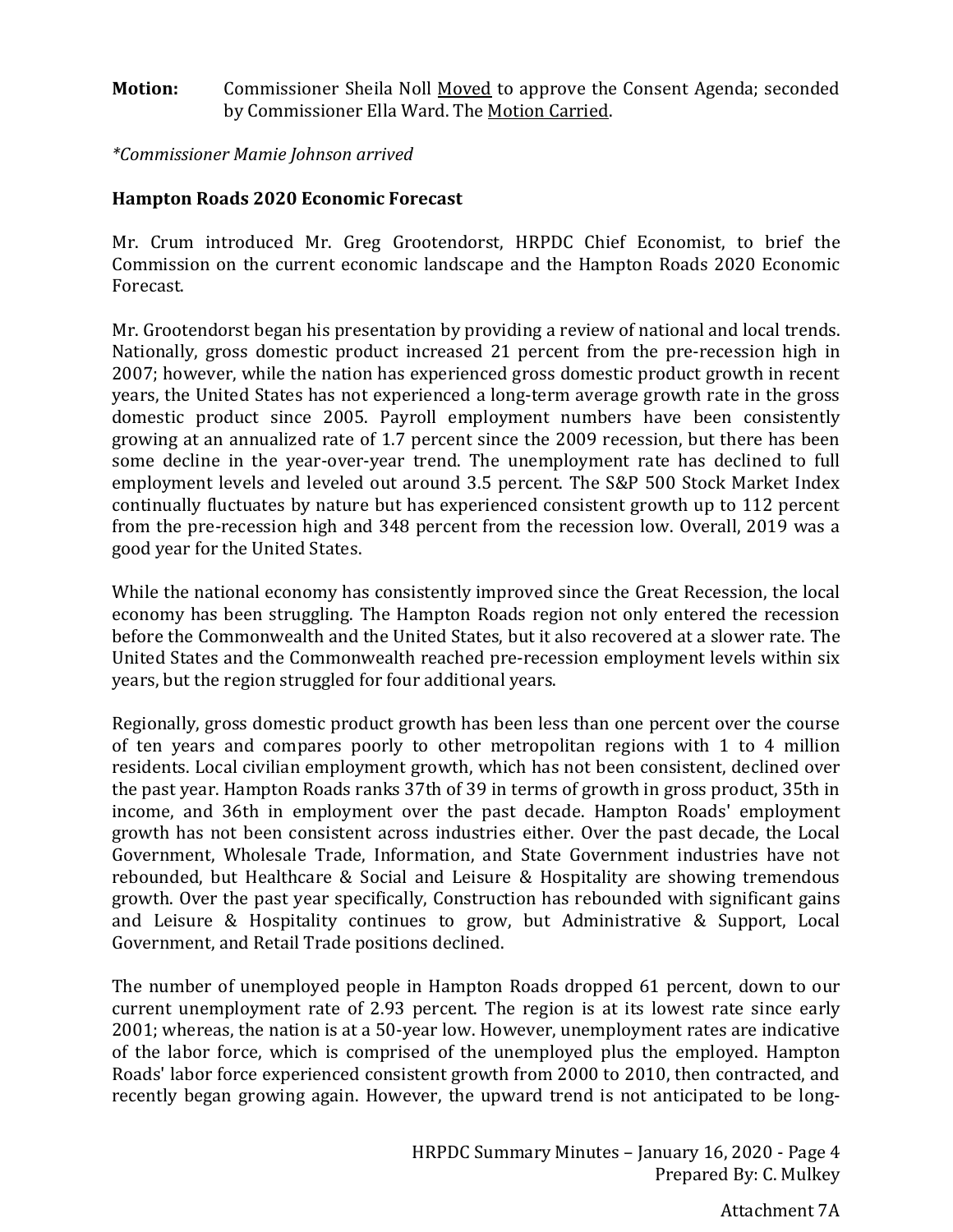term. In general, the labor force is changing and the percentage of the Hampton Roads population considered to be of prime working age is expected to decrease.

Per capita income in Hampton Roads, compared to the United States, is on a declining trend; although, regional median-family income continues to be higher than the national average. Low unemployment rates with a boost to defense spending and a solid year in construction should help wages flow into the region. Additionally, military wages will increase by 3.1 percent, which is their highest in a decade.

The DOD is a large part of the region's economy, and since 2010, Hampton Roads has experienced significant military personnel cuts. The budget sequestration in 2013 and the resulting outflow of federal pay, personnel, and contracts made it difficult for the economy to move ahead and is why Hampton Roads has had a difficult time recovering from the recession. In 2018, the region finally experienced some relief, which is why 2019 was a relatively good year for Hampton Roads.

### *\*Commissioner Robert Dyer departed*

The port is a healthy and vital component of Hampton Roads. Regional exports and imports practically match global trade. While the number of ships is down, the number of containers is up significantly due to the increased size of ships. The Port of Virginia has done well, remains competitive, and is maintaining market share with other East Coast ports.

Leisure and Hospitality is another large component of the region's economy. Across the region, the experience is not always similar, but overall tourism is up 15.3 percent from the pre-recession high with tourism expenditures such as hotel revenue and employment up 18.9 percent and 7.9 percent respectively over the past decade. Mr. Grootendorst also gave a brief overview of retail sales, which is consistently underperforming. An annualized growth rate of 2.1 percent in retail sales since 2006 adjusted for inflation is zero growth. The trend in retail sales shows people are spending less on goods and more on services, yet the Commonwealth and its localities do not tax services.

Since, 2009, Hampton Roads has not experienced long-term housing permit growth. There have been very few single-family housing permits, but multifamily has slightly increased. The rental market has increased while ownership rates dropped from a high of 80 percent to approximately 60 percent. There has not been a significant increase in home prices or supply, but the housing market overall is healthy consisting predominantly of resales.

Mr. Grootendorst continued his presentation with the forecast for the year ahead. He expects defense spending to continue to grow, consumer spending to remain positive, wages to slowly increase, energy prices to remain low, and national growth to continue. He also anticipates increased construction and easy monetary policy at the Federal Reserve. The shipbuilding and repair industry, transportation and infrastructure projects, and military construction will likely push up on wages with a lot of competition for those employees. In contrast, he stated that global trade tensions are dissipating but remain volatile, the global economy is softening, and the national economy is slowing. Since World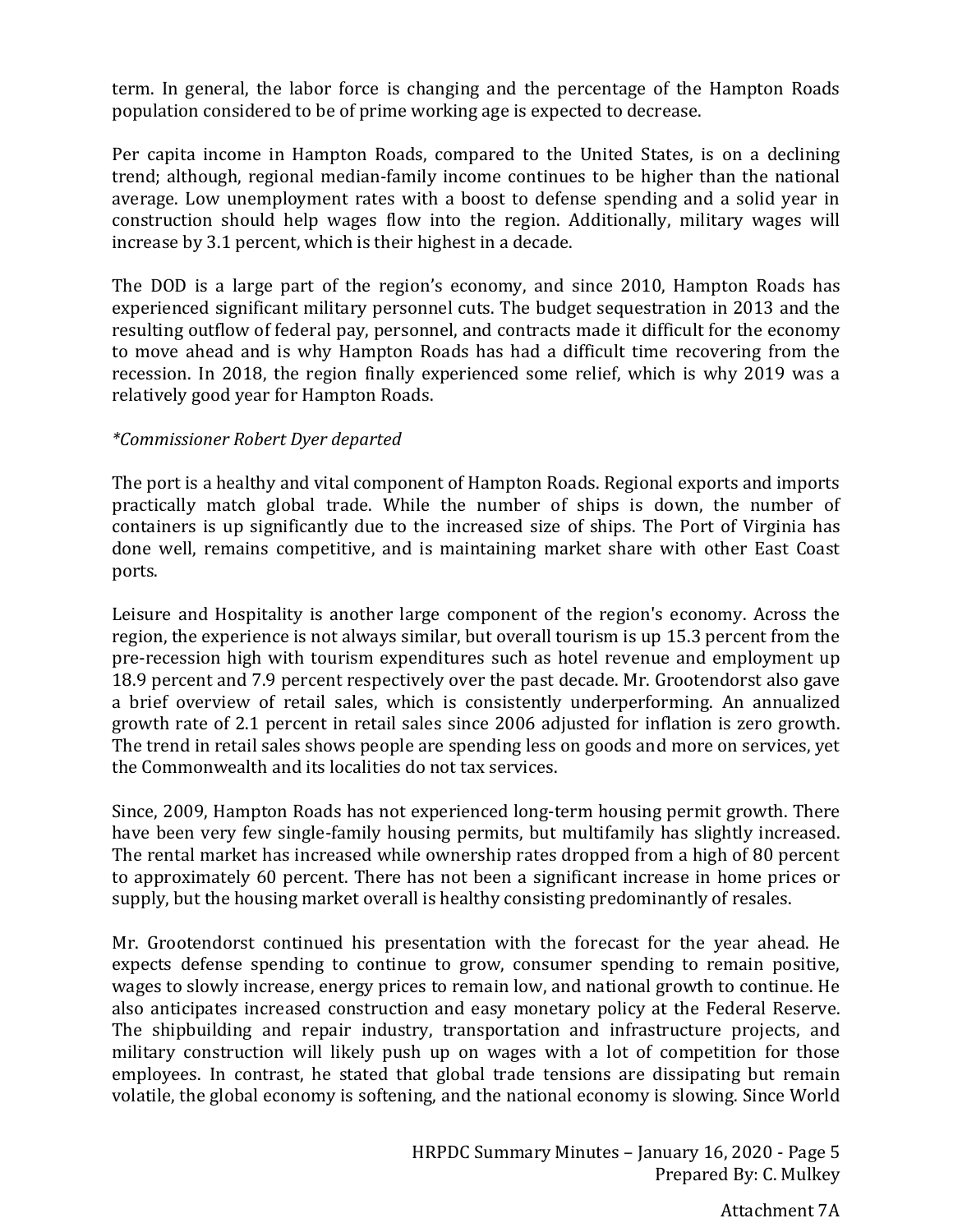War II, there has been a recession on average every five years. The United States is now in the longest expansionary period of over ten years, so potential concerns include a growing risk of recession.

One of the region's challenges over the past ten years was sequestration. One of the causes of which was the first time the nation reached trillion-dollar deficits in 2009. Concerned about debt, the government imposed severe limitations, which heavily impacted Hampton Roads. Deficits are now expected to hit \$1 trillion on an annual basis, which will continue to raise the national debt. At some point, national debt will need to be addressed and there are only a few options to do so: 1) Raise revenue, which means tax increases; 2) Cut expenditures, which considering that over 50 percent of discretionary expenditure is defense, means defense cuts; or 3) Both, raise revenue and cut expenditures. When the national debt is finally addressed, Hampton Roads will most likely be significantly impacted.

Mr. Grootendorst concluded his presentation with an overview of ongoing regional initiatives that can positively impact the long-term local economy including the \$5 billion in transportation infrastructure projects, the regional fiber network, the economic development sites inventory, regional branding, the regional economic development restructuring, the revenue sharing model, and offshore wind development.

Chair Hipple thanked Mr. Grootendorst for the informative presentation and asked the body for questions.

Commissioner Patrick Roberts thanked Mr. Grootendorst for consistently being responsive to population data requests. He stated that many localities are faced with the unique challenge of declines in school-age children as a percentage of the population, which means recreating public education funding formulas. Commissioner Roberts asked if any economic indicators suggest any change, reverse or worsening, in the next five to ten years.

Mr. Grootendorst responded that the dynamics of the school-age population are changing. The population histogram used to look like a triangle, but now the triangle has inverted with very few people at the bottom. He explained that there are multiple reasons for this, such as people began having fewer children due to the recession and in general, but the decline may be more pronounced in Hampton Roads due to the cuts to military personnel. It is difficult to predict defense priorities beyond the current administration, but for a few years, the region can expect sustained military personnel numbers.

Commissioner Randy Keaton asked if there was any population data regarding the optimal standpoint for a thriving community and how an aging population would affect the overall economy of an area.

Mr. Grootendorst responded that there is no specific number because every community across the country is going to be different. He added that economic or population growth is often the goal for developers, whereas the desired outcome should be on maximizing quality of life.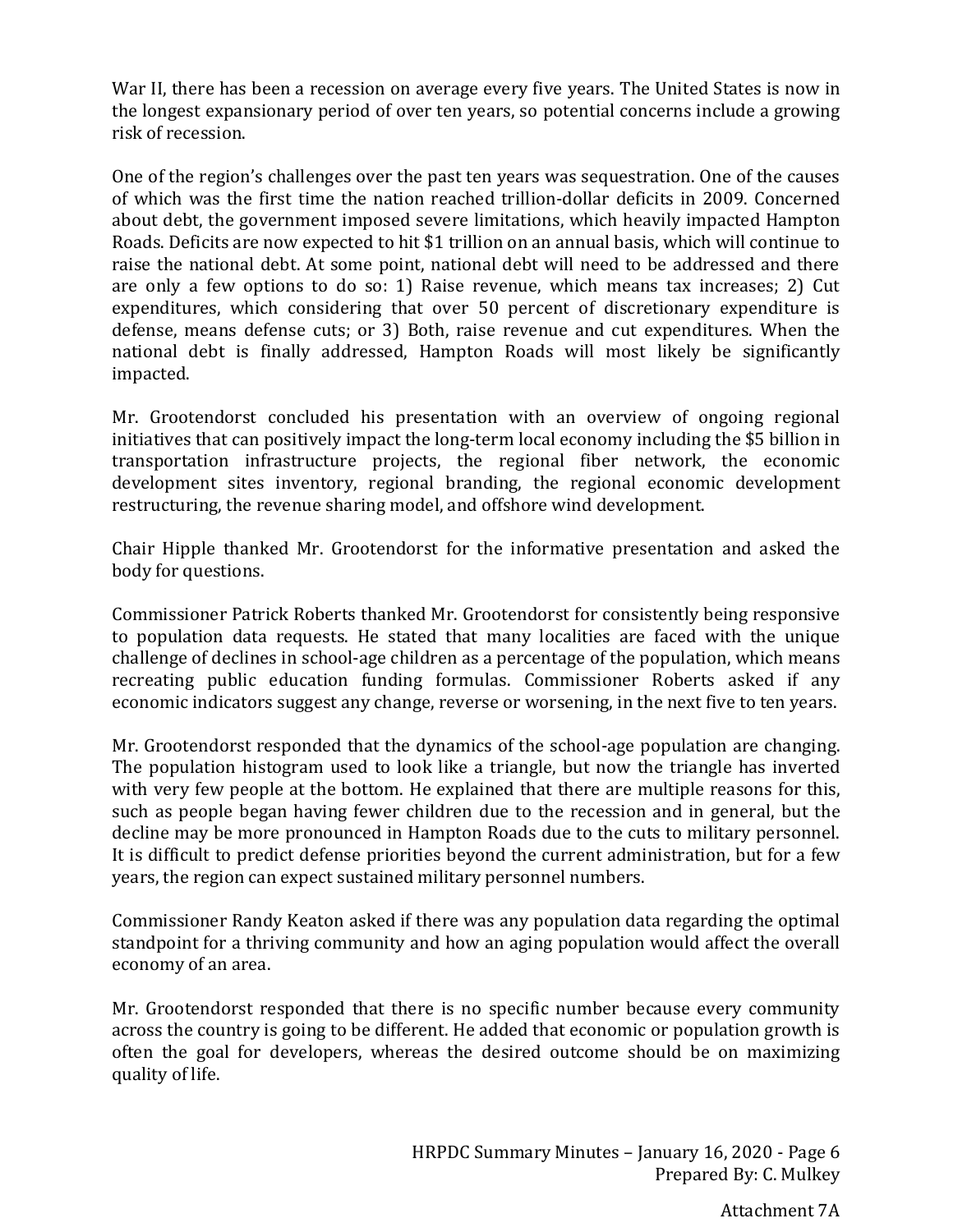Commissioner Andria McClellan commended Mr. Grootendorst on his presentation. She commented that the regional branding initiative emphasizes how the region can address the shifting population and declining workforce by attracting younger workers. She encouraged member attendance at February's Commission meeting for an update on the branding efforts.

Chair Hipple asked if there were additional questions. Hearing none, he asked for a motion.

**Motion:** Commissioner Rosemary Wilson Moved to authorize the release of the Hampton Roads 2020 Economic Forecast; seconded by Commissioner Leroy Bennett. The Motion Carried.

Executive Director Crum took a moment to acknowledge Terry Danaher, HRPDC/HRTPO Community Advisory Committee (CAC) Chair, and referenced the Commission's action to expand the duties of the then-named Community Transportation Advisory Committee (CTAC) to include both HRTPO and HRPDC activities. Mr. Crum suggested adding the CAC to Commission Agendas going forward to provide Ms. Danaher the opportunity to present regular CAC updates to the Commission.

Ms. Danaher thanked Mr. Crum and stated that the CAC members are looking forward to the additional responsibility. She commented that the 757 initiative and the Joint Land Use Study were recently presented to the committee and were so well-received that the meeting ran long.

### **Update on Offshore Wind Development**

Executive Director Crum introduced Mr. Matt Smith, HRPDC Senior Regional Planner, and Jennifer Palestrant, Chief Deputy, Virginia Department of Mines, Minerals and Energy (DMME) to provide the Commission with an update on offshore wind development.

Mr. Smith began his presentation with an overview of accomplishments and proposals that position Virginia to attract the offshore wind supply chain. Mr. Smith reported that offshore wind energy is a rapidly growing global industry poised for significant growth on the U.S. East Coast, bringing with it considerable economic and environmental benefits. He stated that Virginia has the potential to become a leader in this emerging industry.

The Commission was one of the first organizations to explicitly call for the Portsmouth Marine Terminal to be used to support offshore wind development. During the Governor's State of the Commonwealth address and in his budget proposal, he proposes \$40 million to prepare the Portsmouth Marine Terminal to potentially anchor the offshore wind supply chain in Hampton Roads. Last year, the Commission sent a letter to state delegates supporting funding for an Office of Offshore Wind to coordinate activities. It was not funded then, but it has been proposed again, and Governor Northam has prioritized its creation. There are efforts to increase the funding and to locate that office in Hampton Roads. HRPDC also supports a state renewable energy requirement, not only to encourage renewable energy but to help the region compete to attract the supply chain.

Attachment 7A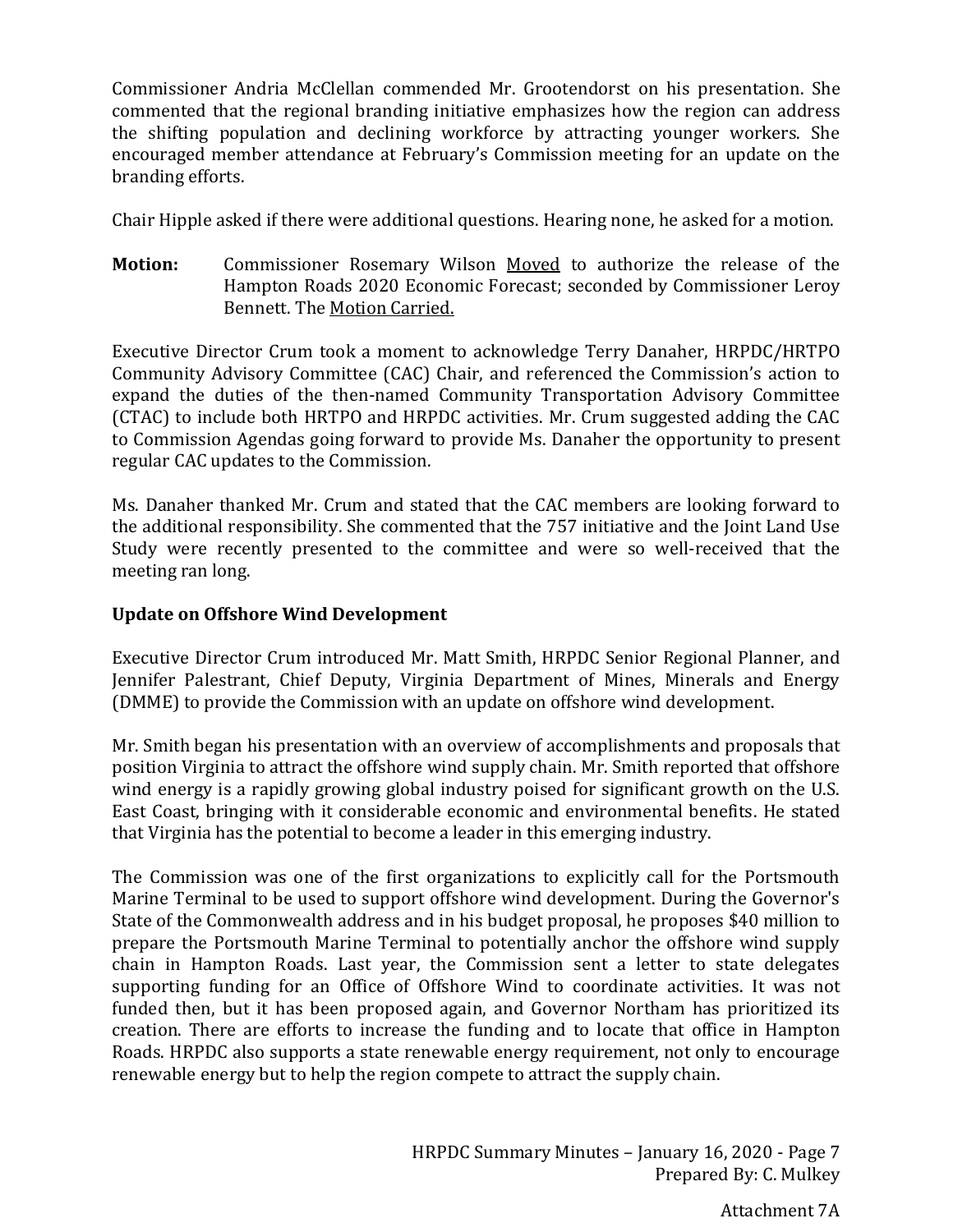In October 2019, the governor had announced a goal of generating 100 percent renewable electricity by 2050, and then, in support of that goal, Dominion Energy announced a proposal to build the largest offshore wind project in the United States to power up to 650,000 homes.

If the Virginia Commerical Offshore Wind and Kitty Hawk Offshore Wind projects are both serviced out of Hampton Roads, then it will broaden the type and scope of the projects that the region can support. The region's offshore wind vision is to establish Hampton Roads as a clean energy hub. That effort includes harnessing the emerging global industry to fuel economic growth, building the first and largest offshore wind industry cluster in the United States, and leveraging regional assets to maximize the benefit to the Commonwealth.

In conclusion of his presentation, Mr. Smith offered to answer questions and introduced Ms. Jennifer Palestrant as the state's operational point person for offshore wind development.

Ms. Palestrant began her presentation with an overview of her background as a Hampton Roads native and senior vice president in the Hampton Roads Chamber. For the last several years, she worked for Tidewater Community College in workforce and economic development, especially around the maritime industry.

Ms. Palestrant agreed with Mr. Smith's statement that the two legislative priorities this year are the Office of Offshore Wind as part of DMME and the \$40 million for the Portsmouth Marine Terminal. Wind turbines from ocean level to blade tip are 100 feet taller than the Washington Monument. Machinery this large and heavy needs to be assembled onsite next to the water, and because most of the Hampton Roads region was built on silt, the Portsmouth Marine Terminal will require substantial ground reinforcement. Ms. Palestrant encouraged Commission Members to appeal to their legislators regarding these two priorities.

Ms. Palestrant commented that the offshore wind industry offers a considerable opportunity for this region, particularly because it is not dependent on the Department of Defense. From an industrial standpoint, Hampton Roads is the leader in large maritime steel and offers an unparalleled workforce. When shipbuilding is compared to offshore wind supply, 90 percent of the skill-sets are identical. Although, with not enough laborers for both industries, there is currently a lot of focus on how to grow the maritime workforce of the region and increase participation in the maritime prehire programs already offered in the area.

The remaining ten percent of the skill-sets that are unique to offshore wind supply involves a specialized set of certifications required by the Global Wind Organization (GWO) out of Denmark for anyone to step onto a turbine. Furthermore, to certify a site-certified trainer is a complicated and time-consuming process. DMME is partnering with the Massachusetts Maritime Academy off of Cape Cod, which has the first GWO training in the United States, with the eventual expectation for Tidewater Community College to also offer this specialized type of training. Finally, once the turbines are built and operating, they will require maintenance, and the offshore wind maintenance technician curriculum will also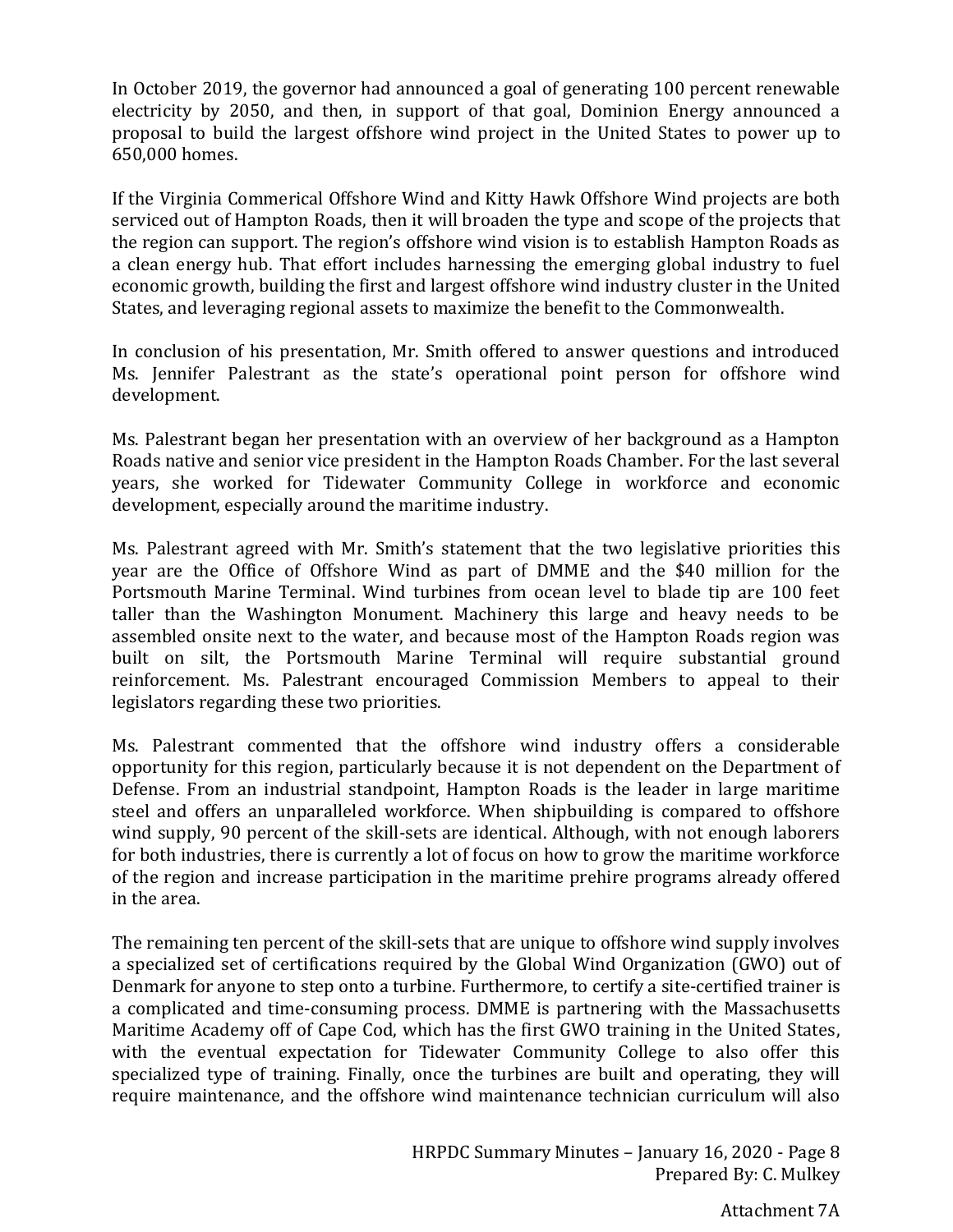include specialized certificate-level training, most likely provided by area community colleges.

DMME has developed and will soon launch a supply directory for which Virginia businesses will have the opportunity to register as a local supply vendor for companies of this industry. HREDA, with support from local economic development offices, will take point on this regional project. Dominion recently announced selecting energy engineering company Siemens Gamesa Renewable Energy S.A. as the preferred turbine supplier. Ms. Palestrant concluded her presentation by emphasizing that there will only be one opportunity to promote Hampton Roads as the premier offshore wind hub and that in order to attract major manufacturers like Siemens to the area, regional collaboration on economic development is going to be crucial.

#### *\*Commissioner Debbie Ritter departed*

Commissioner Tom Leahy asked how Commission Members can support this effort.

Ms. Palestrant requested that Commission Members focus on workforce, promote the potential of wind, and appeal to legislators regarding the Office of Offshore Wind and the \$40 million for the Portsmouth Marine Terminal.

Commissioner Andria McClellan asked for clarification regarding the competitive landscape.

Ms. Palestrant responded that New England is a competitor and is approximately two years ahead of Hampton Roads in terms of development and policy. However, she stated that New England has bridges to contend with where Hampton Roads does not.

Ms. Terry Danaher asked if the new broadband infrastructure will be perceived as an asset that can be capitalized on for the offshore wind industry.

Ms. Palestrant commented that she views broadband infrastructure as an asset in any project.

Chair Hipple asked if there were additional questions.

Executive Director Crum asked audience member Doug Smith of HREDA if there has been an increase in economic development activity surrounding the offshore wind industry.

Mr. Smith responded that HREDA has seen increased interest in the region. He added that historically, vendors have not contacted localities directly, but it has been happening, and there is now a forum to coordinate all contact. The Alliance is actively engaged in promoting activity and has created a supply chain recruitment committee. Mr. Smith thanked Mr. Crum for the opportunity to speak and commented that the offshore wind industry offers a momentous amount of potential to the region.